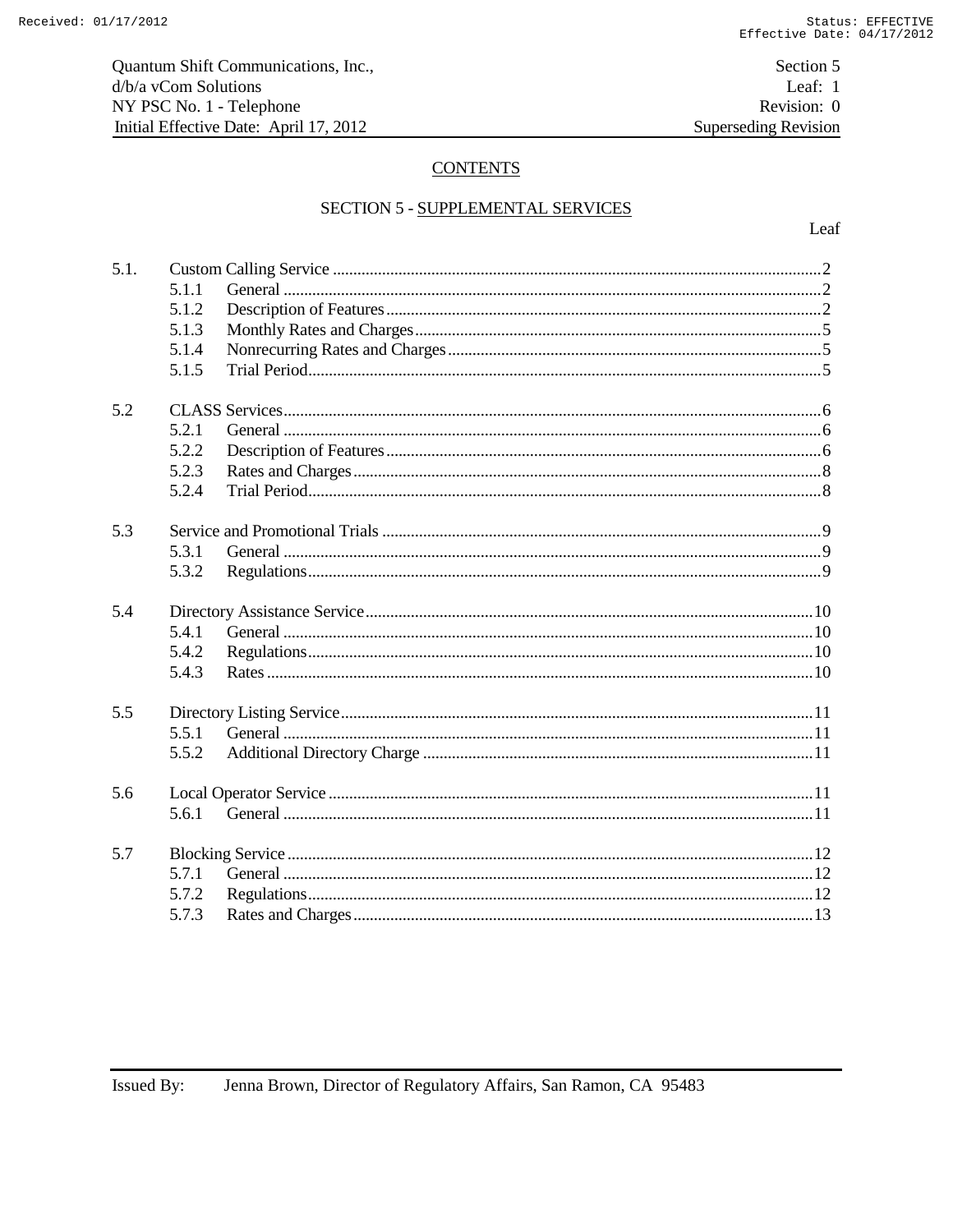#### SECTION 5 - SUPPLEMENTAL SERVICES

## 5.1 CUSTOM CALLING SERVICE

5.1.1 General

Custom Calling Service is an optional service arrangement of central office services furnished to individual line customers. It is available within the exchange area of all exchanges served by a central office where facilities and operating conditions permit.

#### 5.1.2 Description of Features

A. Call Forwarding

**Call Forwarding** permits the Customer to automatically forward (transfer) all incoming calls to another telephone number, and to restore it to normal operation at their discretion.

**Busy Call Forwarding** allows the forwarding of incoming calls when the line is busy. The forwarded number is fixed by the service order.

**Delayed Call Forwarding** allows the forwarding of incoming calls when the line remains unanswered after a present number of rings. The number of rings and the forwarded number are fixed by the service order.

**Select Call Forwarding** allows the automatic forwarding (transfer) of calls from up to ten preselected numbers to another telephone number. The line can be restored to normal operation at any time.

**Remote Access Call Forwarding** allows the activation and deactivation of the Call Forwarding feature and changes to the forwarded number to number from a location other than where the service is located.

B. Call Return

Call Return allows the Customer to return a call to the last incoming call whether answered or not. Upon activation, it will redial the number automatically and continue to check the number every 45 seconds for up to 30 minutes if the number is busy. The Customer is alerted with a distinctive ringing pattern when the busy number is free. When the Customer answers the ring, the call is then completed. The calling party's number will not be delivered or announced to the call recipient under any circumstances.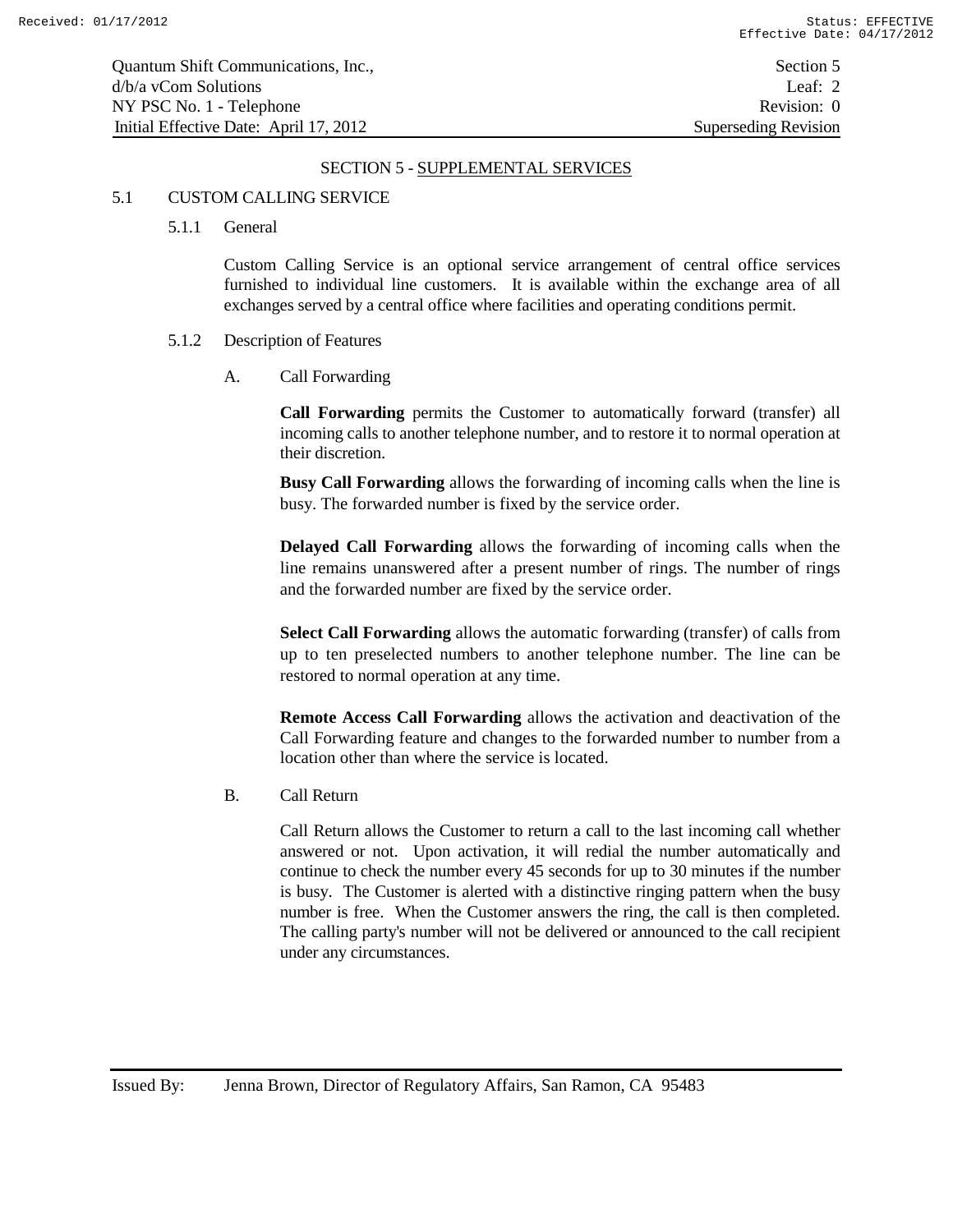## 5.1 CUSTOM CALLING SERVICE (Cont'd)

## 5.1.2 Description of Features (Cont'd)

C. Call Screen

Call Screening allows the automatic blocking of incoming calls from up to ten preselected telephone numbers. The list of number can be changed at any time. Callers whose numbers have been blocked will hear a recorded message and no usage charges will apply.

D. Call Trace

Call Trace allows the Customer to dial a code to automatically request that the Utility record a caller's originating telephone number and the date and time of the call as well as the date and time of the Customer initiated trace. The information is stored by the Utility and disclosed only to a law enforcement agency for investigation purposes. The customer does not receive any information regarding the origination of the calls.

E. Call Waiting

**Call Waiting** permits the customer engaged in a call to receive a tone signal indicating a second call is waiting; and, by operation of the switchhook, to place the first call on hold and answer the waiting call. The Customer may alternate between the two calls by operation of the switchhook, but a three-way conference cannot be established.

**Cancel Call Waiting (CCW)** allows a customer to dial an activation code prior to making a call, and cancel the Call Waiting (CW) feature. CCW must be activated each time the customer wants CW canceled. Exception: Customers subscribing to a Custom Calling Service that provides "flash privileges" such as Three-Way Calling, can activate the CCW feature while an incoming or outgoing call is in progress.

F. Priority Ringing

Priority Ringing differentiates incoming calls from up to ten Customer pre-selected telephone numbers by signaling the customer with a distinctive ringing pattern. If the Customer subscribes to Call Waiting, a distinctive tone is heard for the selected set of numbers. The last incoming call can automatically be added to the list of pre-selected numbers.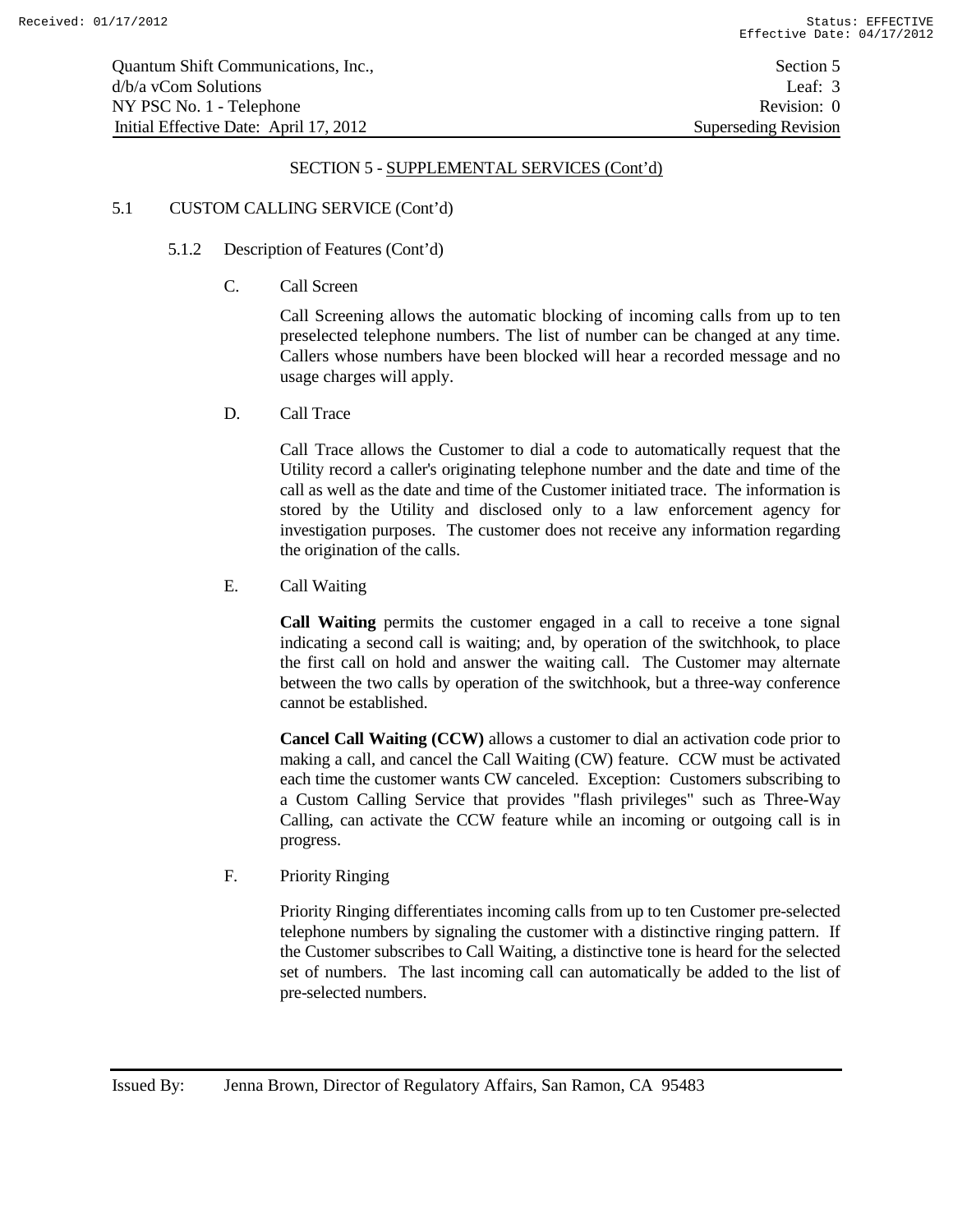## 5.1 CUSTOM CALLING SERVICE (Cont'd)

- 5.1.2 Description of Features (Cont'd)
	- G. Remote Call Forwarding

Remote Call Forwarding Service is an arrangement which includes the furnishing of a network address (seven or area code + seven digit telephone number) to an applicant or Customer, which permits call completion to another network address. The Remote Call Forwarding network address must be located in an exchange area.

H. Repeat Dialing

Repeat Dialing permits the Customer to have calls automatically redialed when the first attempt reaches a busy number. The line is checked every 45 seconds for up to 30 minutes and alerts the customer with a distinctive ringing pattern when the busy number and the customer's line are free. The Customer can continue to make and receive calls while the feature is activated.

I. Speed Calling

Speed Calling permits the customer to place calls to other telephone numbers by dialing a one or two digit code rather than the complete telephone number. The feature is available as an eight-code list or thirty-code list. Either code list may include local and/or toll telephone numbers. To establish or change a telephone number in a code list, the Customer dials an activating code, receives a second dial tone and dials either a one or two digit code (for the eight code and thirty code lists, respectively) plus the telephone number.

J. Three-Way Calling

Three-Way Calling permits the Customer to add a third party to an established connection. When the third party answers, a two-way conversation can be held before adding the original party for a three-way conference. The Customer initiating the conference controls the call and may disconnect the third party to reestablish the original connection or establish a connection to a different third party. The feature may be used on both outgoing and incoming calls.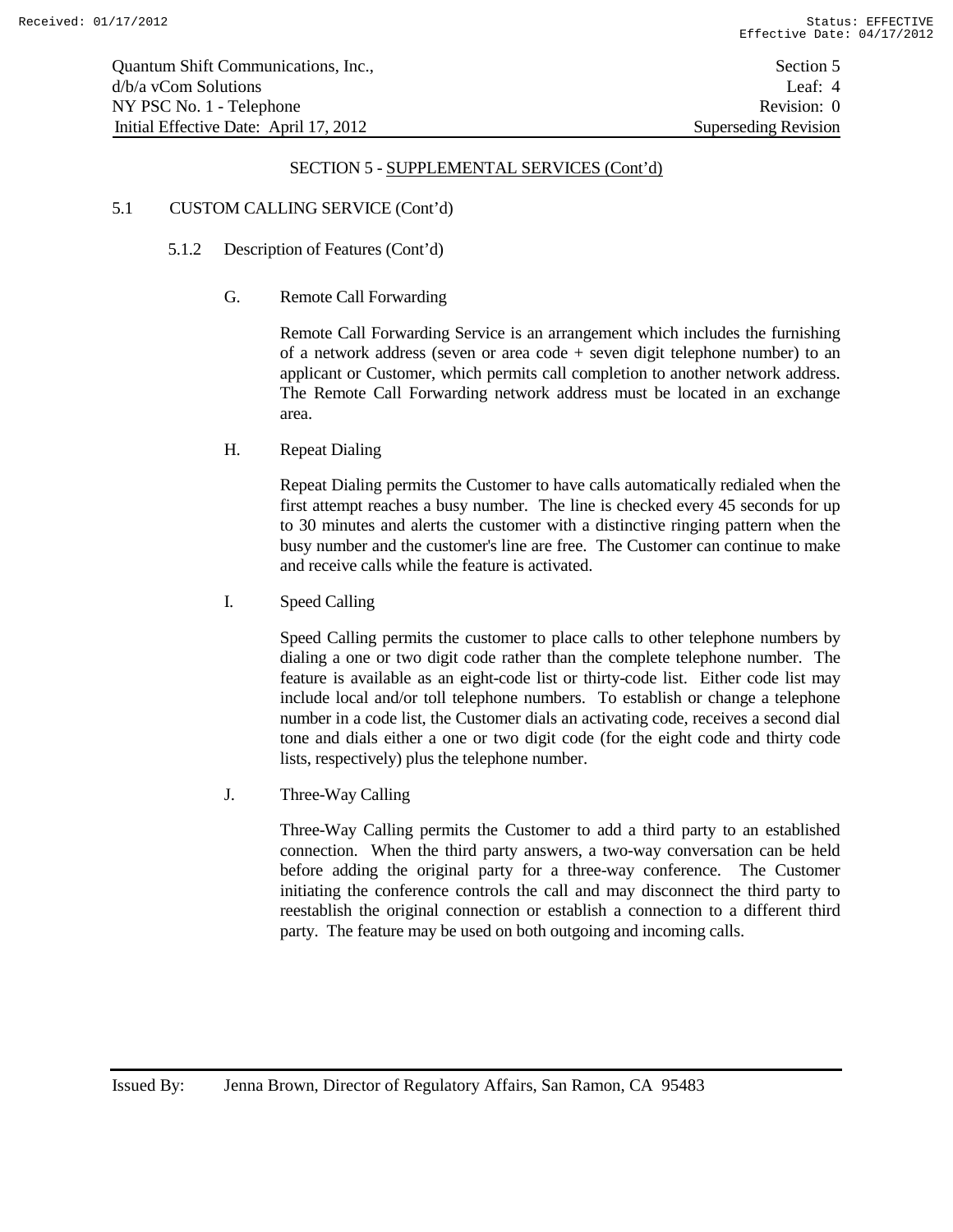#### 5.1 CUSTOM CALLING SERVICE (Cont'd)

- 5.1.3 Monthly Rates and Charges
	- A. Rates

Minimum and maximum rates are found in Section 6.2 of this tariff.

- 5.1.4 Nonrecurring Rates
	- A. Connection Charges

Connection charges may apply when a customer requests connection to one or more custom calling features. Orders requested for the same customer account made at the same time for the same premises will be considered one request. These charges may not apply if the features are ordered at the same time as other work for the same customer account at the same premises.

| Minimum: | \$ 0.00 |
|----------|---------|
| Maximum: | \$20.00 |

5.1.5 Trial Periods

The Company may elect to offer a free or reduced rate trial of any new custom calling feature(s) to prospective customers within 90 days of the establishment of the new feature. See 5.4, Service and Promotional Trials.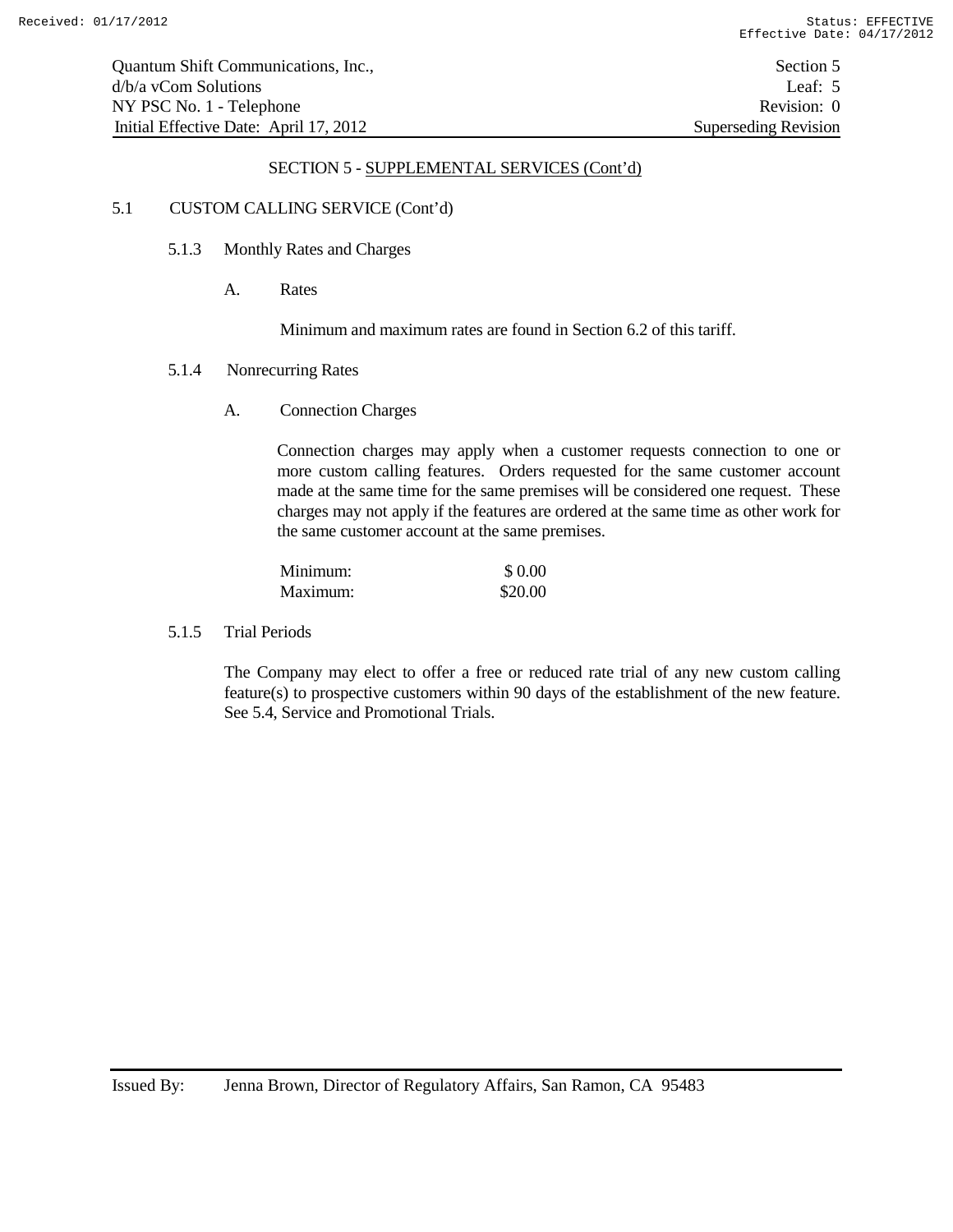## 5.2 CLASS SERVICES

#### 5.2.1 General

The features in this Section are made available on an individual basis or as part of multiple feature packages. All features are provided subject to availability; features may not be available with all CLASS services. Transmission levels may not be sufficient in all cases.

## 5.2.2 Description of Features

a. Caller ID

The Caller ID feature allows a customer to see a caller's name and number previewed on a display screen before the call is answered allowing a customer to prioritize and or screen incoming calls. Caller ID records the name, number, date and time of each incoming call - including calls that aren't answered by the customer. Caller ID service requires the use of specialized CPE not provided by the company. It is the responsibility of the customer to provide the necessary CPE.

## b. Automatic Redial

The Automatic Redial feature allows a customer to automatically redial the last number dialed. This is accomplished by the customer activating a code. The network periodically tests the busy/free status of the called line for up to 30 minutes until both lines are found free and then redials the call for the customer.

The Automatic Redial feature also allows customers, having reached a busy number, to dial a code before hanging up. Automatic Redial feature then continues to try the busy number for up to 30 minutes until it becomes free. Once the busy line is free the call is automatically redialed and the customer is notified of the connected call via a distinctive ring.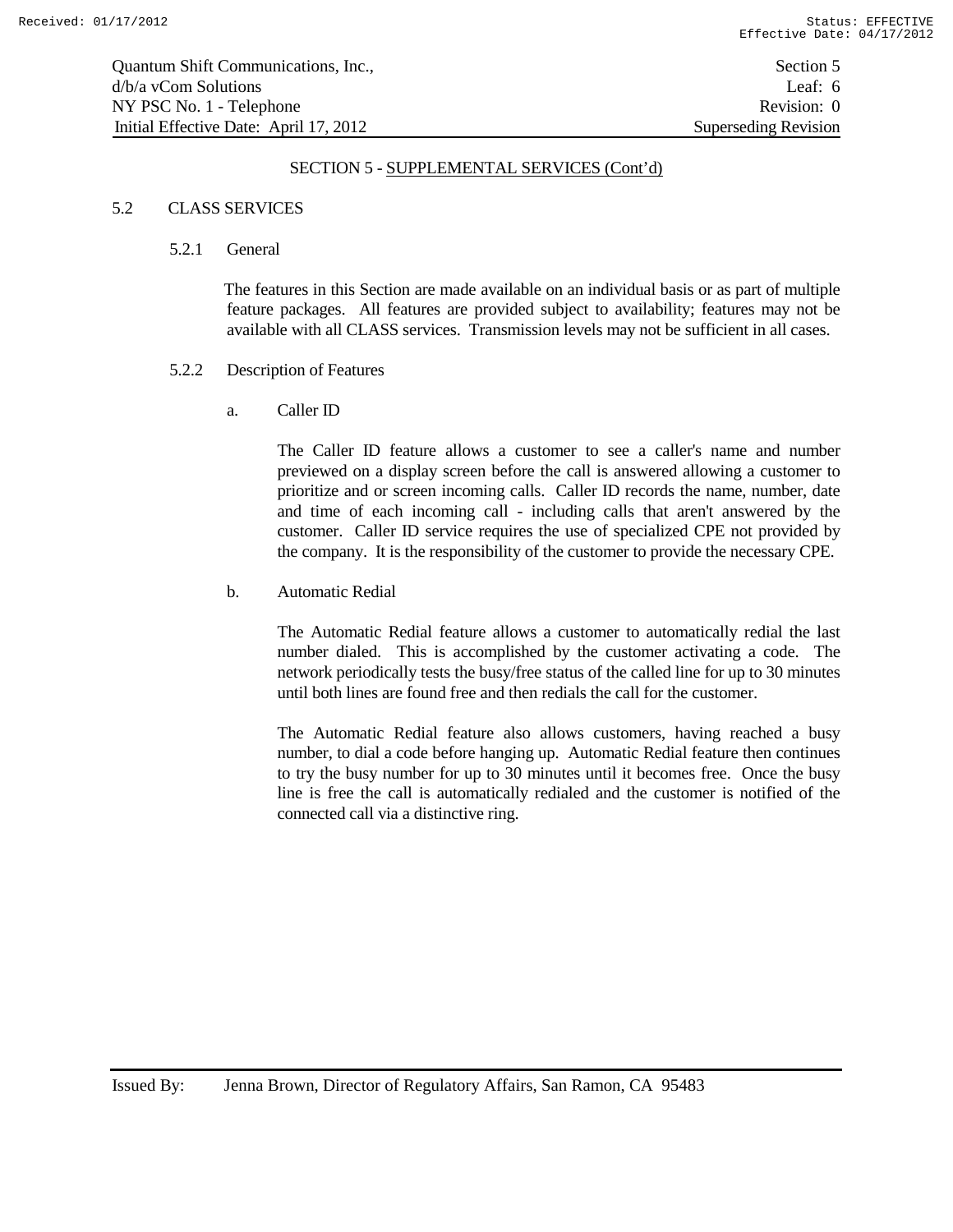## 5.2 CLASS SERVICES (Cont'd)

- 5.2.2 Description of Features (Cont'd)
	- b. Automatic Redial (Cont'd)

The following types of calls cannot be Automatically Redialed:

- Calls to 800 Service numbers
- Calls to 900 Service numbers
- Calls preceded by an interexchange carrier access code
- International Direct Distance Dialed calls
- Calls to Directory Assistance
- Calls to 911
- c. Automatic Recall

The Automatic Recall stores the number of the most recent incoming call (including unanswered incoming calls) to a customer's number. This allows a customer to dial back any missed or unanswered telephone calls.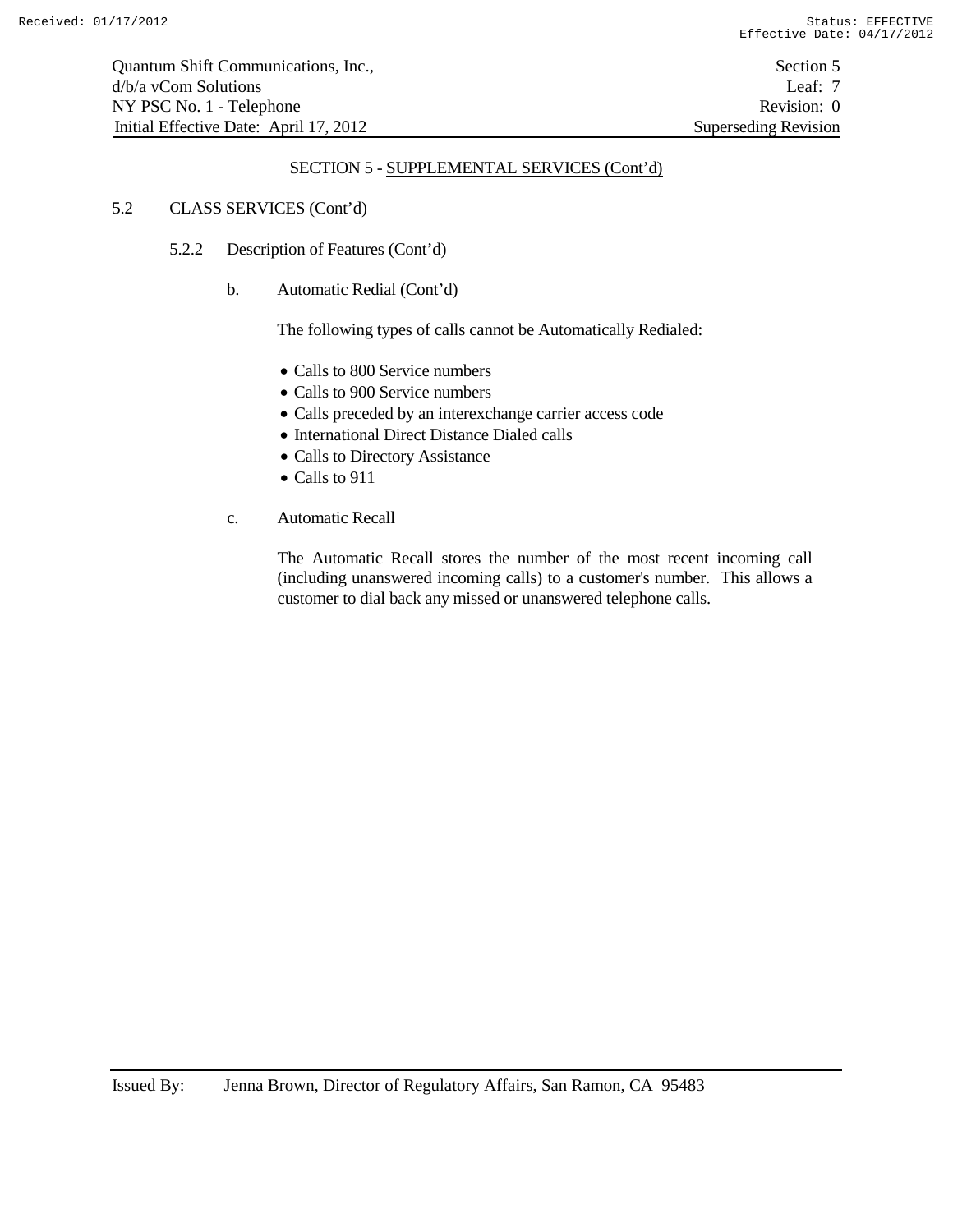## 5.2 CLASS SERVICES (Cont'd)

- 5.2.3 Rates and Charges
	- .1 Minimum and maximum rates are found in Section 6.2 of this tariff.

## .2 Connection Charges

Connection charges may apply when a customer requests connection to one or more features. Orders requested for the same customer account made at the same time for the same premises will be considered one request. These charges may not apply if the features are ordered at the same time as other work for the same customer account at the same premises.

| Minimum: | \$ 0.00 |
|----------|---------|
| Maximum: | \$20.00 |

## 5.2.4 Trial Period

The Company may elect to offer a free or reduced rate trial of any new CLASS feature(s) to prospective customers within 90 days of the establishment of the new feature. See 5.4, Service and Promotional Trials.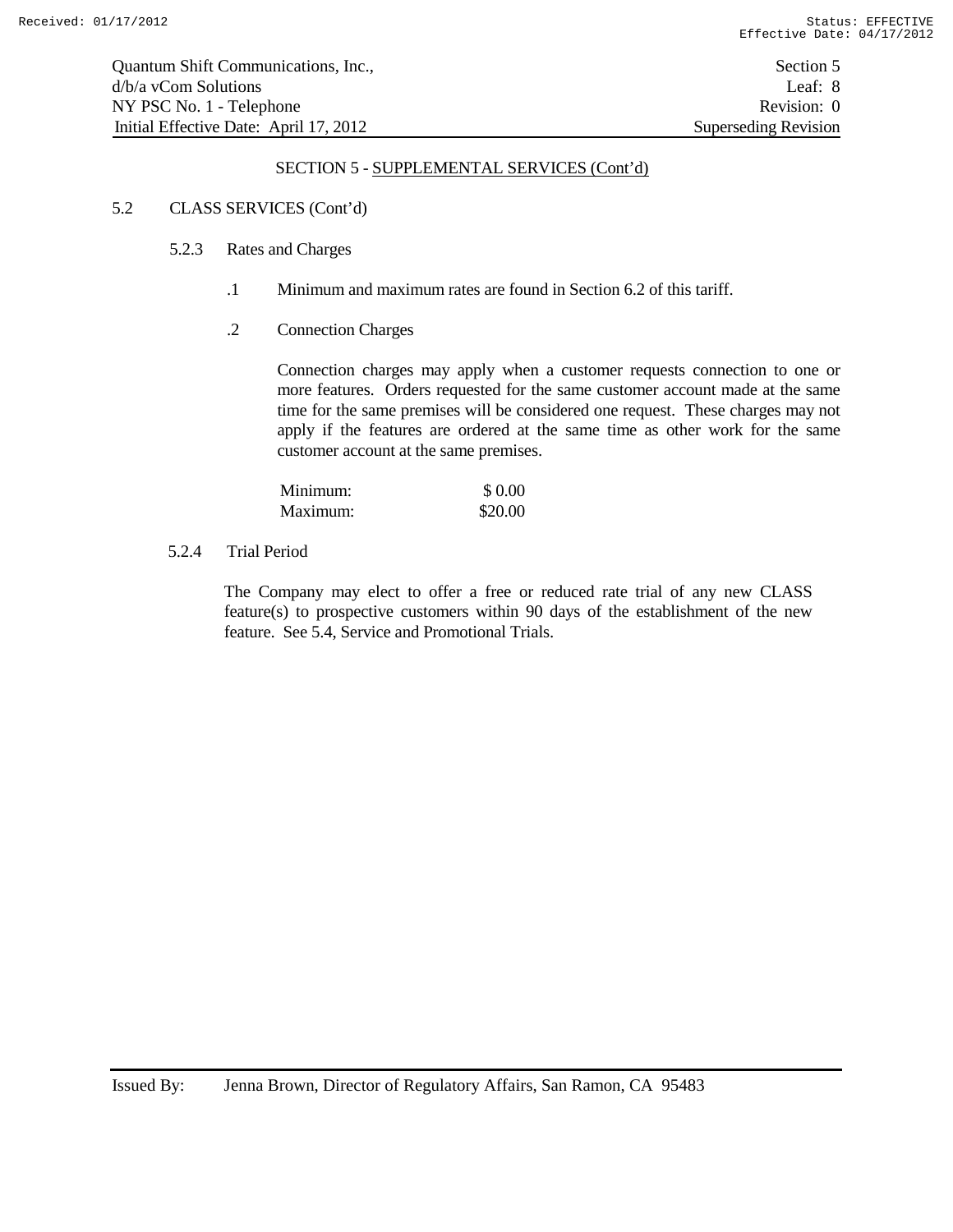## 5.3 SERVICE AND PROMOTIONAL TRIALS

#### 5.3.1 General

The Company may establish temporary promotional programs wherein it may waive or reduce nonrecurring or recurring charges, to introduce a present or potential customer to a service not previously subscribed to by the customer.

#### 5.3.2 Regulations

- a. Appropriate notification of the Trial will be made to all eligible customers and to the Commission. Appropriate notification may include direct mail, bill inserts, broadcast or print media, direct contact or other comparable means of notification.
- b. During a Service Trial, the service(s) is provided automatically to all eligible customers, except those customers who choose not to participate. Customers will be offered the opportunity to decline the trial service both in advance and during the trial. A customer can request that the designated service be removed at any time during the trial and not be billed a recurring charge for the period that the feature was in place. At the end of the trial, customers that do not contact the Company to indicate they wish to retain the service will be disconnected from the service at no charge.
- c. During a Promotional Trial, the service is provided to all eligible customers who ask to participate. Customers will be notified in advance of the opportunity to receive the service in the trial for free. A customer can request that the service be removed at any time during the trial and not be billed a recurring charge for the period that the service was in place. At the end of the trial, customers that do not contact the Company will be disconnected from the service.
- d. Customers can subscribe to any service listed as part of a Promotional Trial and not be billed the normal Connection Charge. The offering of this trial period option is limited in that a service may be tried only once per customer, per premises.
- e. The Company retains the right to limit the size and scope of a Promotional Trial.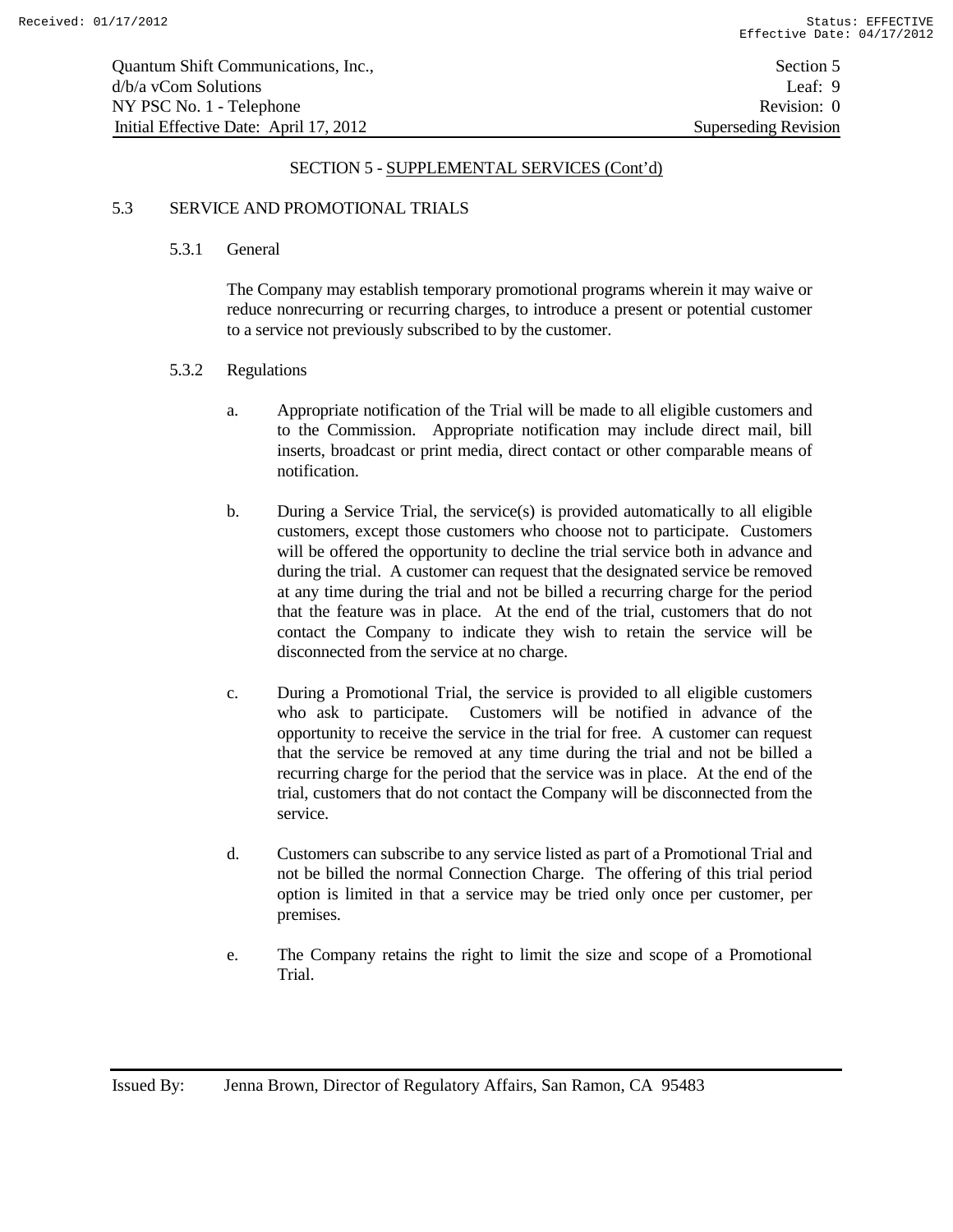## 5.4 DIRECTORY ASSISTANCE SERVICE

#### 5.4.1 General

A customer may obtain assistance, for a charge, in determining a telephone number by dialing Directory Assistance Service. A customer can also receive assistance by writing the Company with a list of names and addresses for which telephone numbers are desired.

#### 5.4.2 Regulations

A Directory Assistance Charge applies for each telephone number, area code, and/or general information requested from the Directory Assistance operator except as follows:

- a. Calls from coin telephones, including COCOTS.
- b. Requests for telephone numbers of non-published service.
- c. Requests in which the Directory Assistance operator provides an incorrect number. The customer must inform the Company of the error in order to receive credit.
- d. Requests from individuals with certified visual or physical handicaps in which the handicap prevents the use of a local directory. Individuals must be certified in accordance with the terms outlined under "Handicapped Person" in Section 10 of this Tariff, up to a maximum of 50 requests per month.

#### 5.4.3 Rates

Unless one of the exceptions listed above applies, the charges as shown below apply for each request made to the Directory Assistance operator:

| Minimum: | \$0.30 |
|----------|--------|
| Maximum: | \$3.00 |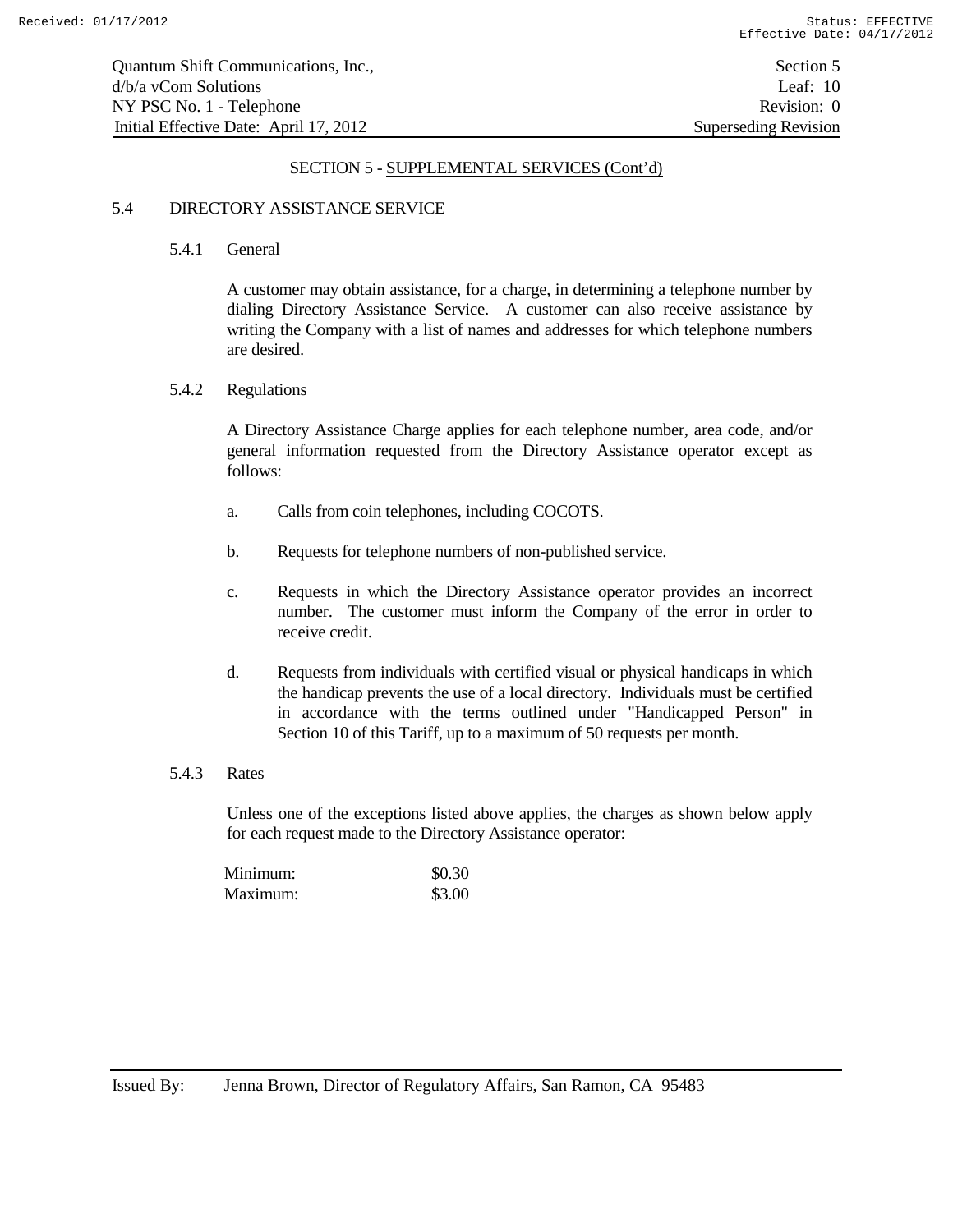| Quantum Shift Communications, Inc.,    | Section 5            |
|----------------------------------------|----------------------|
| d/b/a yCom Solutions                   | Leaf: $11$           |
| NY PSC No. 1 - Telephone               | Revision: 0          |
| Initial Effective Date: April 17, 2012 | Superseding Revision |

## 5.5 DIRECTORY LISTING SERVICE

5.5.1 General

A single main listing is provided free of charge for each customer of record. No charge applies to nonpublished service when initial service is established. If customer changes from nonpublished to published, a nominal fee will apply plus the service order charge.

Per additional directory listings

|                                 | Minimum | Maximum |
|---------------------------------|---------|---------|
| <b>Monthly Recurring Charge</b> | \$1.00  | \$3.00  |
| Nonpublished Listings           | \$0.20  | \$3.00  |

## 5.5.2 Additional Directory Charge

**These directories will not be provided by vCom. The local telephone company may impose a charge and/or fees for the delivery of these directories.**

#### 5.6 LOCAL OPERATOR SERVICE

5.6.1 General

Local calls may be completed or billed with the live or mechanical assistance by the Company's operator center. vCom will use a third-party Operator Service Provider.

|                                      | Minimum | Maximum |
|--------------------------------------|---------|---------|
| Local Operator Assistance, per call: | \$0.00  | \$2.75  |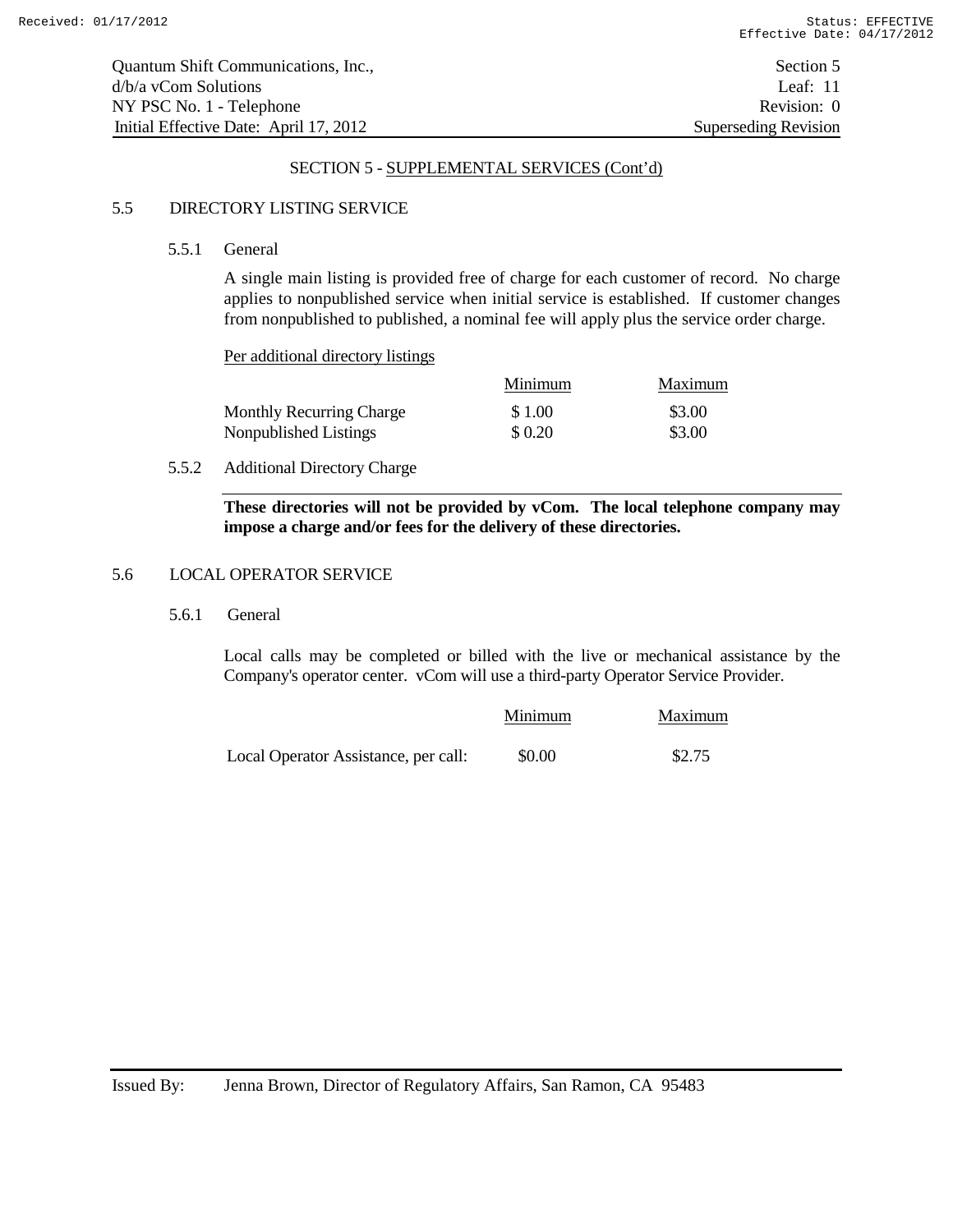## 5.7 BLOCKING SERVICE

#### 5.7.1 General

Blocking service is a feature that permits customers to restrict access from their telephone line to various discretionary services. The following blocking options are available:

- a. 900, 976 information services and 900 range numbers, and 700 Blocking allows the subscriber to block all calls beginning with the 900 and 700 prefixes (i.e. 900- XXX-XXXX) from being placed.
- b. Third Number Billed and Collect Call Restriction provides the subscriber with a method of denying all third number billed and collect calls to a specific telephone number provided the transmitting operator checks their validation data base.
- c. Toll Restriction  $(1+$  and  $0+$  Blocking) provides the subscriber with local dialing capabilities but blocks any customer-dialed call that has a long distance charge associated with it.

Toll Restriction will not block the following types of calls:  $911$  (Emergency),  $1 +$ 800 (Toll Free), and operator assisted toll calls.

- d. Toll Restriction Plus provides subscribers with Toll Restriction, as described in 1.d. of this SECTION, and blocking of 411 calls.
- f. Direct Inward Dialing Blocking (Third Party and Collect Call) provides business customers who subscribe to DID service to have Third Party and Collect Call Blocking on the number ranges provided by the Company.

#### 5.7.2 Regulations

- .1 The Company will not be liable for any charge incurred when any long distance carrier or alternative operator service provider accepts third number billed or collect calls.
- .2 Blocking Service is available where equipment and facilities permit.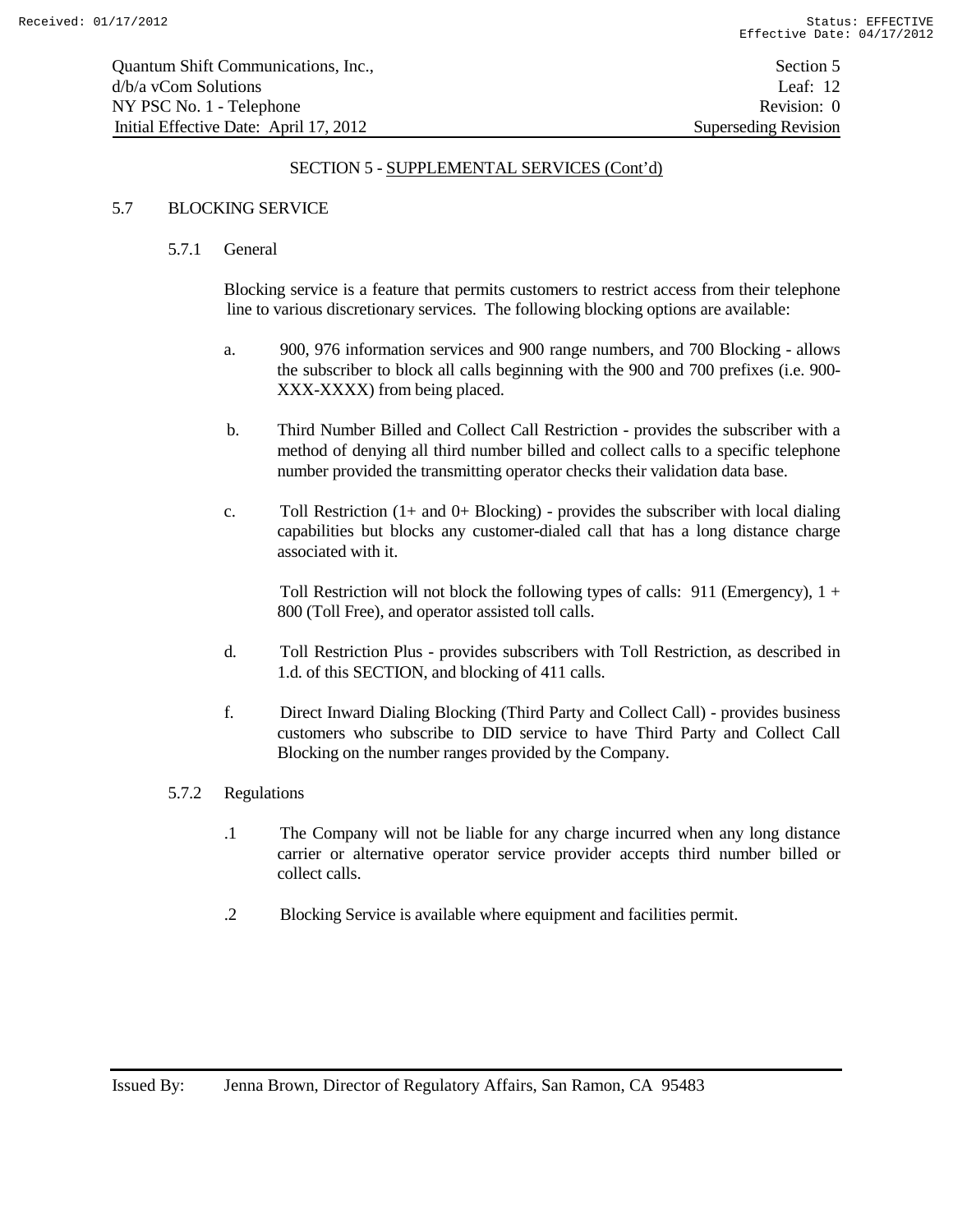## 5.7 BLOCKING SERVICE (Cont'd)

## 5.7.3 Rates and Charges

## .1 Recurring and Nonrecurring Charges

The following rates and charges are in addition to all other applicable rates and charges for the facilities furnished.

|                                                           | Nonrecurring Charge |         |
|-----------------------------------------------------------|---------------------|---------|
|                                                           | Minimum             | Maximum |
| 900 and 700 Blocking                                      |                     |         |
| - Business (up to 200 lines)                              | \$0.00              | \$15.00 |
| 900, 974 and all other 900 range numbers and 700 Blocking |                     |         |
| - Business (up to 200 lines)                              | \$0.00              | \$15.00 |

The nonrecurring charge for initial request of one and two-line business customers is waived for 90 days from the customer's service establishment date.